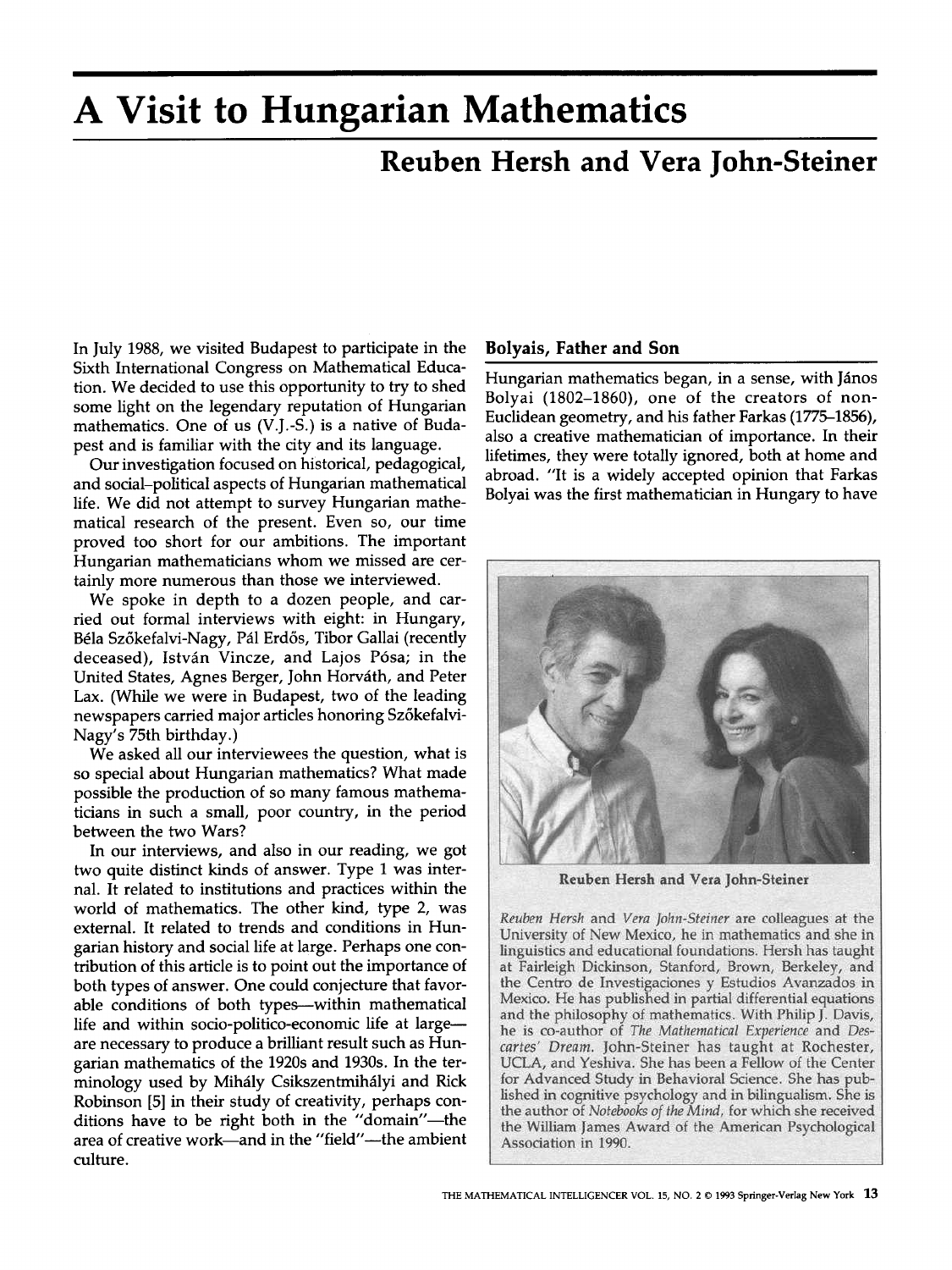original results" [4], page 222. He studied at G6ttingen from 1796 to 1799 and established a lasting friendship with fellow student Carl Friedrich Gauss [4]. He and Gauss were both interested in the "problem of parallels" (independence of Euclid's fifth postulate). Farkas returned to Hungary and, in 1804, became mathematics professor at the Reformed College of Marosvásárhely in Transylvania.

In 1832-1833, he published a two-volume textbook in Latin entitled *Tentamen juventutem studiosam in elementa matheseos introducendi.* It was reprinted in 1896 and 1904.

János (1802–1860) inherited his father's interest in the problem of parallels. In fact, with one single exception, Farkas was the only human being who understood and appreciated János's discovery of non-Euclidean "hyperbolic" geometry. When Farkas sent his son's discoveries to Gauss, Gauss replied, "I cannot praise this work too highly, for to do so would be to praise myself." Gauss had anticipated János's discoveries by decades. His decision to withhold his own work from publication made it impossible for János to attain the recognition he knew he deserved.

A few years after János Bolyai died in 1860, foreign mathematicians began to get interested in him. In 1868, Eugenio Beltrami in Italy published his discoveries on the pseudosphere. He found that this surface is a model for the Bolyai-Lobatchevsky hyperbolic geometry, and so provides a relative consistency proof for it. In 1871, Felix Klein and, in 1882, Henri Poincaré published their models of the hyperbolic plane. In 1891, C. B. Halsted of the University of Texas published an English translation of János Bolyai's work on hyperbolic geometry, called the *Appendix*. He visited János's grave and made strenuous efforts to gain recognition for him.

By this time, Hungary began to realize that one of its most illustrious sons was a mathematician. The Hungarian Academy of Sciences established the Bolyai Prize: 10,000 gold crowns, to be awarded every five years, to the mathematician whose work in the previous 25 years had given most to the progress of mathematics. The first prize committee was made up of Gyula König (1849–1913), Gusztáv Rados (1862–1942), Gaston Darboux, and Felix Klein. The first Bolyai Prize went to Henri Poincaré in 1905; the second, to David Hilbert in 1910. Unfortunately, one consequence of the First World War was the devaluation of the fund from which the prize was to be given. It was never awarded again.

# *Ausgleich* **and Emancipation**

After losing her independence to the Turks in 1526, Hungary was for centuries occupied, first by the Ottoman and later the Habsburg Empires. In 1848, there

was a revolution and feudalism was abolished. In 1848-1849, an unsuccessful war for independence was waged against the Austrian Empire. This was followed by years of passive resistance. Then, in 1866, the Austrian Emperor Franz Joseph suffered a humiliating military defeat by Prussia. Faced also with rising nationalism among Czechs, Ruthenians, Romanians, Serbs, and Croatians, the Emperor granted the Hungarians a large measure of economic and cultural independence. In return, the Magyars renewed their allegiance to him. This pact became known as the *Ausgleich,* "the compromise." A year later, non-Hungarian minorities were granted civil rights. In particular, the Hungarian Jews, 5% of Hungary's population, were emancipated. For the first time, they were permitted to work for the state, including teaching in its schools. Laura Fermi writes [7], "From peasants and peddlers they turned into merchants, bankers, and financiers; they moved into independent businesses and the professions. Soon they entered all cultural fields, giving themselves at last to the intellectual pursuits that are the highest aim of the Jewish people."

The *Ausgleich* was followed by 40 boom years. Along with the commercial and industrial development of Budapest came the creation of an educational system, including universities, college-preparatory schools (gymnasiums), and a technical college. Many of the gymnasiums were denominational-Catholic, Protestant, or Jewish. Most were for boys, but there were some for girls. All this led to the appearance of mathematics teachers and professors. And some of them were brilliant, creative people.

Laura Fermi's informants give a vivid picture of intellectual life in Budapest [7]. (See also the recent book [69] of John Lukács.)

Budapest intellectuals, most of them individualists with no desire to conform, threw ideas at each other in cafes, expounded progressive or eccentric theories in the newspapers, turned their thumbs down in theaters at artists acclaimed in other countries, or made stars of unknown artists... Many students belonged to the Galilei Club of progressive undergraduates founded in 1908 by the philosopher Gyula Pikler and the future sociologist, Károly Polányi (George Pólya was a member.) . . . Most future emigrés lived in Budapest or went there for their education... In Budapest, they had to keep mentally alert, to emulate and compete, and in order not to be submerged, they had to develop their capabilities to the full.

#### She goes on:

The flowering of Hungarian talent in the generation of the cultural wave was due to the special social and cultural circumstances obtaining in Hungary at the turn of the century. By then a strong middle class had emerged and asserted itself. Having risen in response to needs that the nobility did not feel inclined to fill and the peasants could not fill, it was largely Jewish and was animated by the intellectual ambitions of the Jews. The intellectual portion of this middle class converged upon the capital where it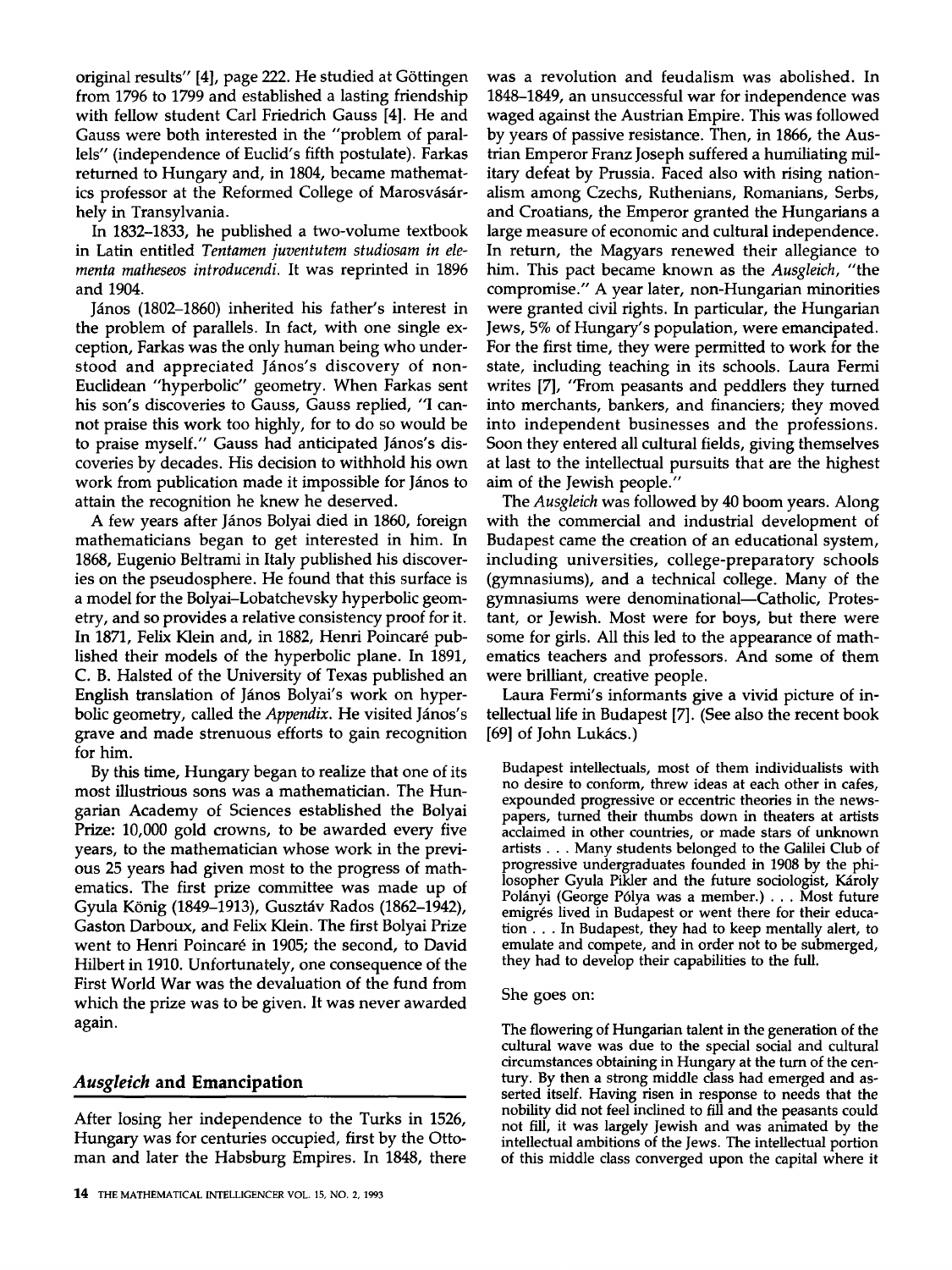created a peculiarly sophisticated atmosphere and kept its members under continuous stimulation. The political anti-Semitism of the early twenties hit this segment of the population with great vehemence and gave the intellectuals a further reason for striving to excel and stay afloat. Under these circumstances, talent could not remain latent. It flourished.

This must definitely be classified as a type 2 (field) explanation.

By the time of the First World War, economic strains were affecting Budapest life. Then defeat in the war destroyed the Austro-Hungarian Empire. In Hungary, it was succeeded by a Soviet Republic that survived for only 4 months. The Bolsheviks were overthrown by an invading Romanian army. They were succeeded by Admiral Horthy's clerical authoritarian regime, which in time became one of Hitler's allies.

The Allies treated Hungary not as a captive country like Slovakia and Croatia, but as a defeated power like Austria and Germany. The Treaty of Trianon gave twothirds of Hungary to Romania, Czechoslovakia, Austria, and Yugoslavia. Hungary had been primarily agricultural; now it had to live by exporting manufactured goods. But the world market had shrunk, new competitors were busy. Hungary never regained the comfortable prosperity of Franz Joseph's time. Yet, in mathematics its standing after the war would become even more impressive than before.

John Horváth offers a somewhat similar type 2 explanation.

You can name the day in 1900 when Fejér sat down and proved his theorem on Cesaro sums of Fourier series. [This work is described later. R.H.] That was when Hungarian mathematics started with a bang. Until then, there were just a few people who did mathematics. But from then on, every year somebody appeared who became a major mathematician on the international scene. A similar emancipation of the Jews happened in Prussia in 1812. And there you immediately had people like Jacobi, who became a professor in K6nigsberg. In Klein's *History of Mathematics in the 19th Century,* he has a little remark, that with the emancipation a new source of energy was released. There is one other thing which I sometimes mention. It's quite surprising how many of the mathematicians who came into the profession in Hungary after World War II are sons of Protestant ministers: Szele, Kertész, Papp, there's quite a number. And I guess the reason is much the same. Those kids would have become Protestant ministers just as the old ones would have become rabbis.

[Note: In Horváth's analogy between potential ministers and potential rabbis, there is, of course, no suggestion that the social-legal positions of Protestants and of Jews were equivalent or even similar. Peter Lax points out that György Hajós (see below) started out by studying for the priesthood.]

Another type 2 explanation, from John yon Neumann: "It was a coincidence of cultural factors: an external pressure on the whole society of this part of Central Europe, a feeling of extreme insecurity in the individuals, and the necessity to produce the unusual or else face extinction" [59].

### **Contest and Newspaper**

When George P61ya (1887-1985) was asked [1] to explain the appearance of so many outstanding mathematicians in Hungary in the early twentieth century, he gave two sorts of explanations. First, the general one: "Mathematics is the cheapest science. Unlike physics or chemistry, it does not require any expensive equipment. All one needs for mathematics is a pencil and paper. (Hungary never enjoyed the status of a wealthy country.)"

Then three specific type 1 explanations:

- *1. The Mathematics Journal for Secondary Schools (K6 z~piskolai Matematikai Lapok,* founded in 1894 by Dániel Arany). "The journal stimulated interest in mathematics and prepared students for the Eötvös Competition."
- 2. The Eötvös Competition. "The competition created interest and attracted young people to the study of mathematics." (This comment is more remarkable because P61ya himself, when a student, refrained from handing in his paper in the Competition!)
- 3. Professor Fejér. "He himself was responsible for attracting many young people to mathematics, not only through formal lectures but also through informal discussions with students."

We say more about Professor Fej6r later. As to *K6*  zépiskolai Matematikai Lapok and the Eötvös Competition, it is virtually impossible to talk to or read about any Hungarian mathematician without hearing tribute to the stimulation and inspiration of these two institutions.

In [1], Pál Erdős was asked: "The great flowering of Hungarian mathematics—to what do you attribute this?"

"There must be many factors. There was a mathematical journal for high schools, and the contests, which started already before Fejér. And once they started they were self-perpetuating to some extent. [Domain, type 1.] Hungary was a poor country--the natural sciences were harder to pursue because of cost, so the clever people went into mathematics. [Field, type 2.] But probably such things have more than one reason. It would be very hard to pin it down."

In our own interview with Erdős, we pursued this remark.

RH: Do you feel that your mathematical development was affected by the high school mathematics newspaper *(K6 zdpiskolai Matematikai Lapok)?* 

*Erd6s:* Yes, of course. You actually learn to solve problems there. And many of the good mathematicians realize very early that they have ability.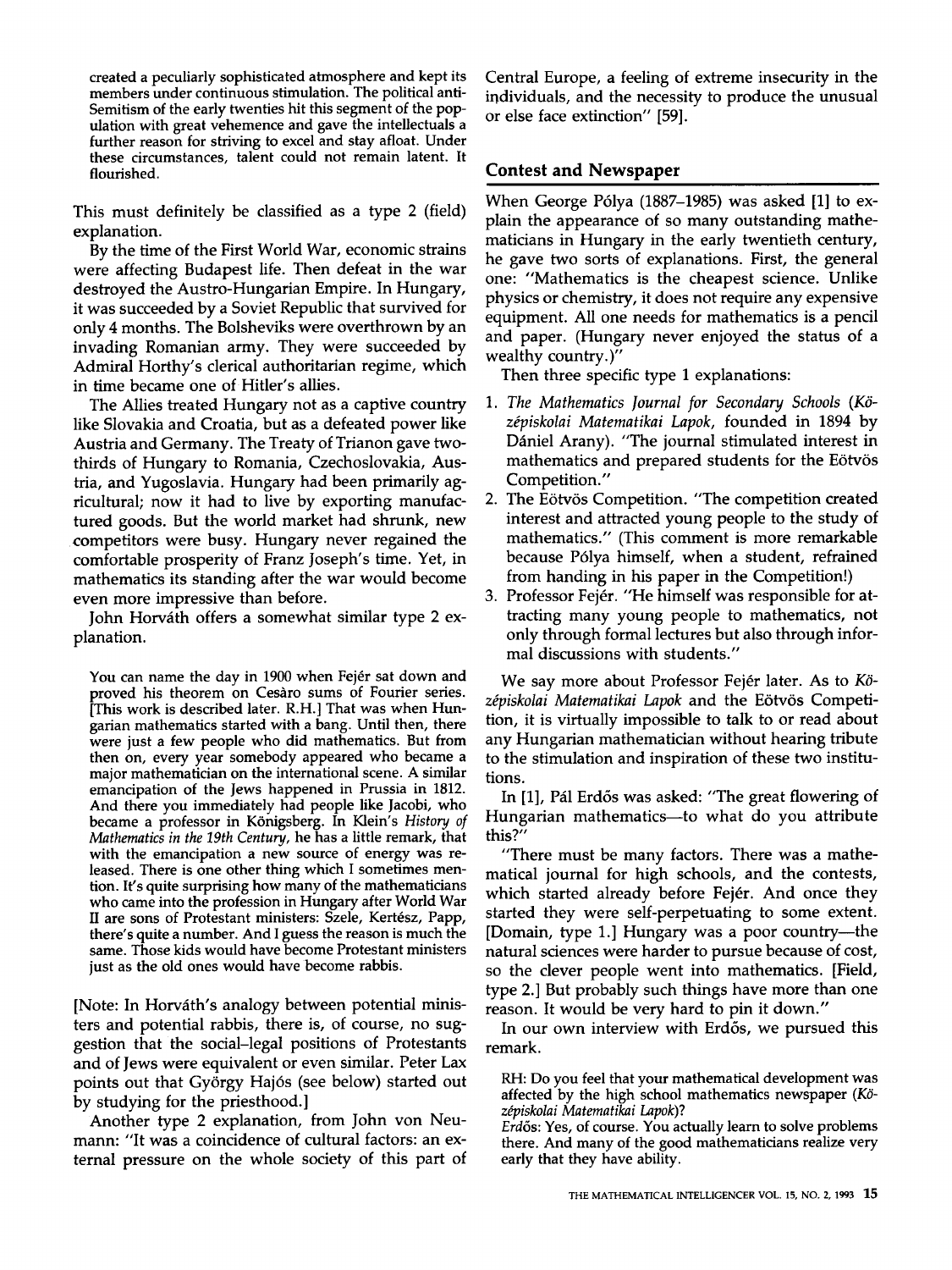Our interviewee Agnes Berger, a retired statistics professor at Columbia University, has vivid memories of Középiskolai Matematikai Lapok. "The paper came once a month. It had problems grouped according to difficulty. The solutions were published in the following way: everybody who sent in a correct solution was listed by name, and the best solution or solutions were printed. So here you were taught right away to value, not only the solution, but the best solution, the most beautiful solution. It was called the model solution *(minta vdlasz).* It was a tremendous entertainment. Also, those people who did well, submitting many solutions, the frequent solvers, had their pictures published at the end of the year!"

We asked Tibor Gallai about *Középiskolai Matematikai Lapok.* 

*Gallai:* Nowhere else in the world is there this kind of high school paper, and this more than anything else is responsible for the excellence of Hungarian mathematics.

RH: Do you have any idea why this took place in Hungary? What was it in this country that made this possible? *Gallai:* For part of 1894 and 1895 the Minister of Education was Loránd Eötvös (1848-1919), after whom the University is named. He was deeply committed to the development of Hungarian culture and science. While he was in office there was founded the Eötvös Collegium, with the purpose of improving the training of high school teachers. So he is part of what stimulated our development.

RH: How do you feel about present-day competitions and students compared to years ago?

*Gallai:* The quality is much higher now. When I first participated 60 years ago, the names of the students who solved the problems could easily be published, because there were only 30 or 40 of them. Now there are 600. It's impossible to publish all the names.

*Vera S6s:* Now the problems are more difficult and demanding. There is a whole range of mathematicallyoriented young people who have a more effective foundation.

While mathematics education in Hungary for the gifted and talented looks enviable from the perspective of the United States, not all Hungarian mathematics educators are satisfied with their situation. Lajos Pósa, who once was one of Erdős's most promising discoveries, has devoted himself in recent years to mathematics education for the normal or everyday student, not just the brilliant. He feels that the system does not do justice to these students, that the teachers, although supposed to teach by the problem-solving method, often do not feel sure or comfortable about problem-solving, and that many students fail to master mathematics as they could and should.

The Eötvös competition was established in 1894, the same year as *Középiskolai Matematikai Lapok*. The competition was established by the Mathematical and Physical Society of Hungary, at the motion of Gyula König, under the name of "Pupils' Mathematical Competition." This was done in honor of the Society's founder and president, the famous physicist Baron Loránd Eötvös (mentioned earlier by Tibor Gallai), who

became Minister of Education that year. König was a powerful personality who dominated Hungarian mathematical life for several decades. His most famous deed in research seems to have been an incorrect proof of Cantor's continuum hypothesis. (He used a false lemma of Felix Bernstein. Except for Bernstein's lemma, König's argument was correct. König's own contribution to the proof survives as an important theorem in set theory.) König wrote an early book on set theory, but its impact was diminished because Hausdorff's famous book on that subject appeared at about the same time. König's son, Dénes (d. 1944), is remembered as the father of graph theory (more details later).

Between the two wars, the competition continued under the name, "Eötvös Loránd Pupil's Mathematical Competition." At present, it carries the name of J6zsef Kürschák (1864–1933), who is remembered in particular for his extension of the notion of absolute value to a general field. He was professor at the Polytechnic University in Budapest and a member of the Hungarian Academy. In 1929, he compiled the original Hungarian edition and wrote the preface to *Problems of the Mathematics Contests.* In 1961, it was published in English as the *Hungarian Problem Book* [38]. The publication of the original *Problem Book* honored the tenth anniversary of Eötvös's death. Winners before 1929 who later became famous include Lipót Fejér (1880–1959), Dénes König, Theodore von Kármán (1881-1963), Alfréd Haar (1885-1933), Ede Teller (later known in the U.S. as Edward), Marcel Riesz (1886–1969), Gábor Szegő (1895-1985), László Rédei (1900-1980), and László Kalmár (1900–1976).

The English edition [38] contains a preface by Gábor Szeg6. He wrote:

[For a successful mathematics competition] some sort of preparation is essential to arouse public interest. In Hungary, this was achieved by a [high-school mathematics] Journal **. .** . I remember vividly the time when I participated in this phase of the Journal (in the years between 1908 and 1912). I would wait eagerly for the arrival of the monthly issue and my first concern was to look at the problem section, almost breathlessly, and to start grappling with the problems without delay. The names of the others who were in the same business were quickly known to me, and frequently I read with considerable envy how they had succeeded with some problems which I could not handle with complete success, or how they had found a better solution (that is, simpler, more elegant or wittier) than the one I had sent in.

We get an impressive picture of Hungarian secondary mathematics education early in the twentieth century, including the Eötvös Competition, from Theodore von Kármán, one of the preeminent founders of modem aeronautics. In his autobiography [65], he tells about his high school, the Minta, or Model Gymnasium, which

became the model for all Hungarian high schools. Mathematics was taught in terms of everyday statistics. We looked up the production of wheat in Hungary, set up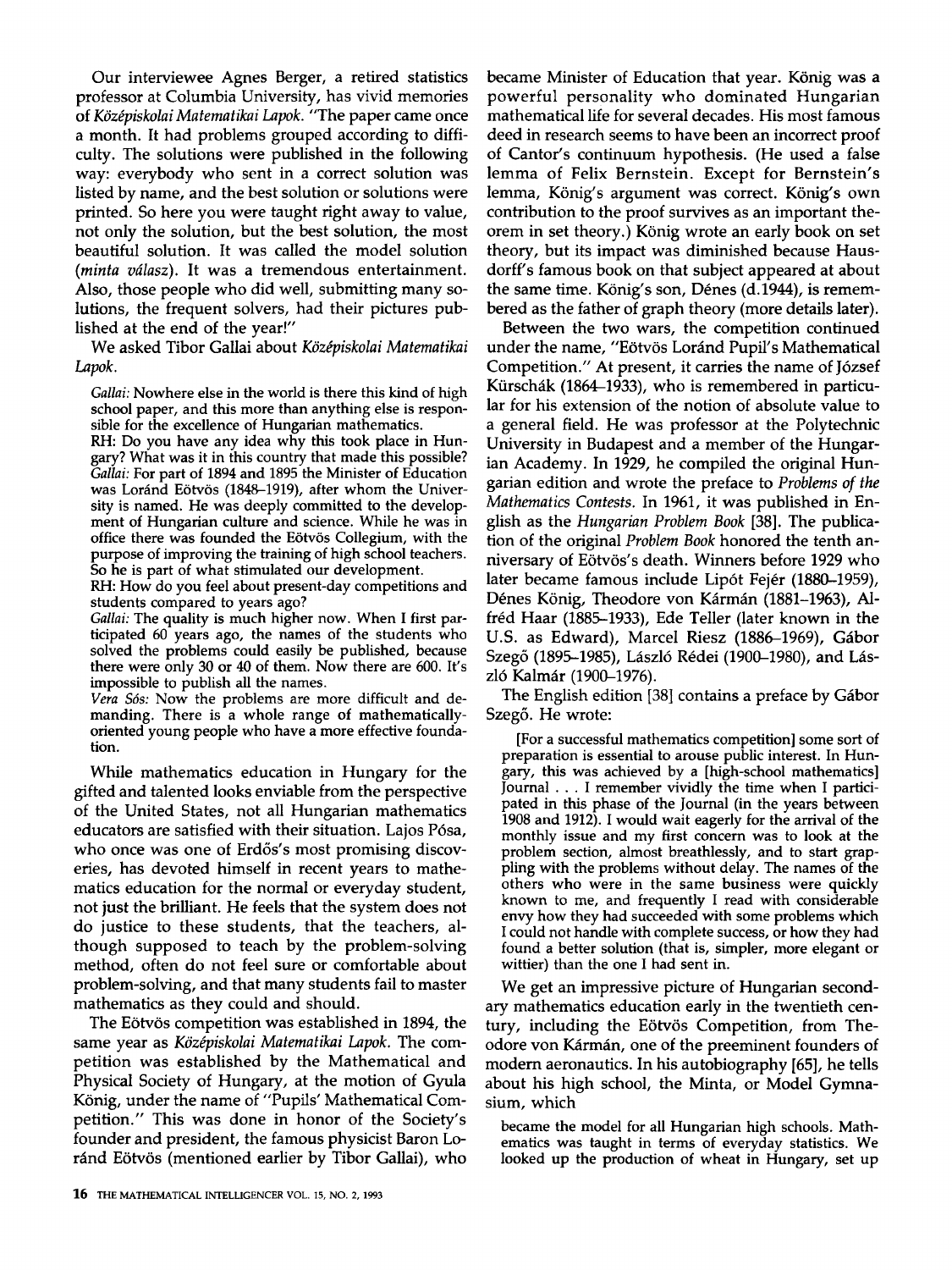tables, drew graphs, learned about the "rate of change" which brought us to the edge of calculus. At no time did we memorize rules from a book. Instead, we sought to develop them ourselves... The Minta was the first school in Hungary to put an end to the stiff relationship between the teacher and the pupil which existed at that time. Students could talk to the teachers outside of class and could discuss matters not strictly concerning school. For the first time in Hungary a teacher might go so far as to shake hands with a pupil in the event of their meeting outside of class.

Each year the high schools awarded a national prize for excellence in mathematics. It was known as the Eötvös Prize. Selected students were kept in a closed room and given difficult mathematics problems, which demanded creative and even daring thinking. The teacher of the pupil who won the prize would gain great distinction, so the competition was keen and teachers worked hard to prepare their best students. I tried out for this prize against students of great attainments, and to my delight I managed to win. Now, I note that more than half of all the famous expatriate Hungarian scientists, and almost all the well-known ones in the United States have won this prize. I think that this kind of contest is vital to our educational system, and I would like to see more such contests encouraged here in the United States and in other countries.

After the liberation of Hungary from the Nazis in 1945, the system of contests was greatly enlarged. The Kürschák competition attracts around 500 contestants every autumn. The top 10 contestants are admitted to the university without an admission exam.

For seventh- and eighth-graders there **is a** special 3-session competition. (If they want to, they may also enter the competition for older students.) For first- and second-year high-school students, there is the "Dániel Arany" competition. There are special competitions at teacher-training institutes.

Apart from all these prize competitions, the Bolyai Society is aware that some mathematically talented youngsters do not do well under test conditions. Publication in *K6zdpiskolai Matematikai Lapok* is another path to recognition. In addition to the problem section, it contains papers by students and young researchers. Erdős told us, "I did not do terribly well at these competitions," yet a few years later his discoveries in number theory were internationally recognized.

At lower age levels, a rich variety of extracurricular activities are offered. For elementary pupils, there is the "Young Mathematicians Friendship Circle," part of the Society for the Popularization of Science. For highschool students, the Mathematical Society organizes monthly "High School Mathematical Afternoons," and for the best (around 60 of them), the "Youth Mathematical Circle." The "Circle" holds a national meeting at Christmas and at Easter.

The highest level in the contest hierarchy is the "Mikl6s Schweitzer Memorial Mathematical Competition." This is open to both university and high-school students. It consists of 10 or 12 "very hard" problems, which may be worked at home.

"The Schweitzer competition is an important event in our mathematical life. The problems are discussed for days. It is accepted that those who win a prize, or whose results in the competition are published, have proved their wide knowledge of mathematics and their ability to do research. The award ceremony is not just a handing out of prizes. It is a regular scientific session of the Bolyai Society. All the problems are solved at this session" [33].

But who was Schweitzer? Here are some sentences from *Commemoration* [72], a lecture Pál Turán gave in March 1949 to the Bolyai Mathematical Society, in memory of Hungarian mathematicians lost in the war and in the Holocaust:

"Mikl6s Schweitzer graduated from secondary school in 1941, and in the same year won second prize in the Loránd Eötvös mathematics competition. In 1945, on January 28, near the Cog Railway, he received a German bullet in his body, just a few days before the liberation he so longed for. At that moment he knew that his greatest desire, to be a full-time university student, would never come true. He was granted only a short time to live-a stormy, uncertain time--but he availed of it well."

Then Turán goes on for three pages, presenting Schweitzer's discoveries in classical analysis. The Cog Railway is in Budapest. It carries people up and down Freedom Hill.

# **Hungarian Specialties**

Hungarian mathematics included many of the major trends and specialties of the twentieth century. But three fields have been characteristically Hungarian: classical analysis in the style of Lip6t Fej6r; linear functional analysis in the style of Frigyes Riesz (1880-1956); and discrete mathematics in the style of Pál Erdős and Pál Turán.

Fejér and Riesz were born in 1880. Each was famous for many important discoveries, and even more for an elegant style, a knack for using simple, familiar tools to obtain far-reaching, unexpected results.

Fejér was born in the provincial town of Pécs. His father, Samuel Weisz, was a shopkeeper. (In Hungarian, "white" is "fehér." "Fejér" is an archaic spelling.) The family had deep roots in Pécs; Fejér's maternal great-grandfather, Dr. Samuel Nachod, received his medical degree in 1809. In high school, Lipót Fejér became a faithful worker of the problems in *Középiskolai Matematikai Lapok.* It is reported that László Rácz, a secondary school teacher who led a problem study group in Budapest, often opened his session by saying, "Lip6t Weisz has again sent in a beautiful solution." [This same Rácz later identified János Neumann (1903-1957) as an outstanding mathematical talent!] In 1897, Fejér won second prize in the Eötvös competi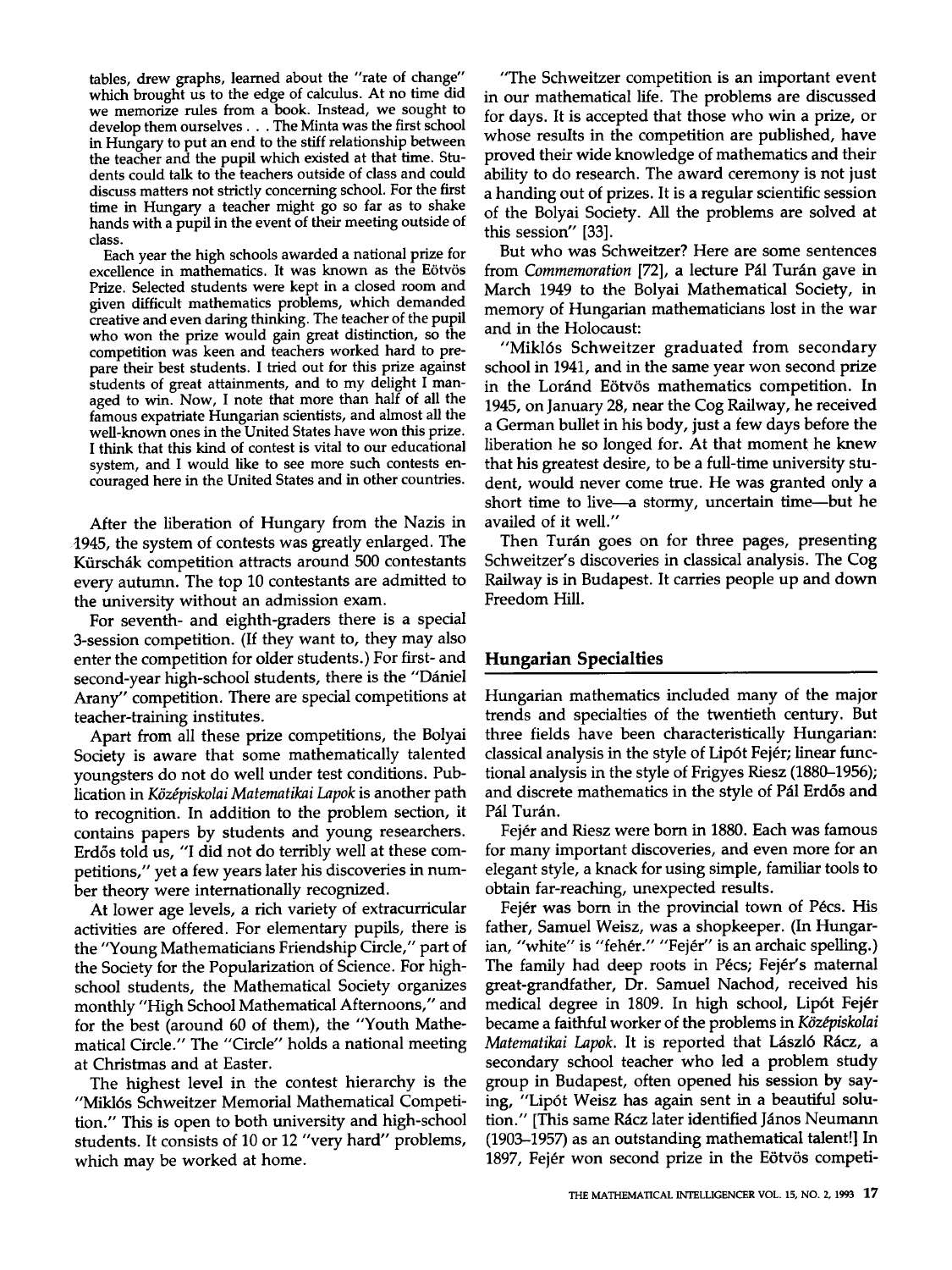tion. Then he studied at the Polytechnic University in Budapest. König, Kürschák, and Eötvös were among his teachers.

In December 1900, while a fourth-year student, he published his most famous work. This was the use of Cesaro sums (averages of partial sums) to sum the Fourier series of functions which are continuous but not smooth. This method permits one to solve Dirichlet's problem in a disc for arbitrary continuous boundary data. (The use of ordinary partial sums can fail if the boundary data are not piecewise smooth.) This result of Fej6r's is still important wherever Fourier analysis is practiced. It was the core of his Ph.D. thesis. Fourier analysis and summation of series continued as his lifelong interests. For the next 5 years, Fejér did not find a permanent, full-time job. Among the odd jobs he picked up was one in an observatory, watching for meteors.

In 1905, Poincaré came to Budapest to accept the first Bolyai prize. When he got off the train he was greeted by high-ranking ministers and secretaries (possibly because he was a cousin of Raymond Poincar6, the politician who later became President and four times Premier of the Third Republic). According to the stillcurrent story, he looked around and asked, "Where is Fejér?" The ministers and secretaries looked at each other and said, "Who is Fejér?" Said Poincaré, "Fejér is the greatest Hungarian mathematician, one of the world's greatest mathematicians." Within a year, Fejér was a professor in Kolozsvár, in the region of Transylvania. Five years later, mainly by Loránd Eötvös's intervention, he was offered a chair at the University of Budapest.

Our interviewee Agnes Berger was one of Fejér's students.

#### RH: Can you describe Fejér's teaching?

Berger: Fejér gave very short, very beautiful lectures. They lasted less than an hour. You sat there for a long time before he came. When he came in, he would be in a sort of frenzy. He was very ugly-looking when you first examined him, but he had a very lively face with a lot of expression and grimaces. The lecture was thought out in very great detail, with a dramatic denouement. It was a show.

#### RH: What did you work on?

*Berger: Interpolation. Turán was in fact my real advisor.* The way a professor was expected to behave there was very different from the way it is here. I was greatly amazed when I saw that in America a professor would sit down with a graduate student. Nothing like that ever happened in Budapest. You would say to the professor, "I'm interested in this or that." And then eventually you would come back and show him what you did. There was none of the hand-holding that goes on here. I know people here who see their students every week! Have you ever heard of such a thing? Well, I did have Turán, who acted for me like an advisor. I don't think of Fejér as a college teacher. There was only one Fej6r in all of Hungary. And in Szeged there was Riesz. Only two in the whole country. That is a very exalted position.

Pál Turán wrote: "A coherent mathematical school in Hungary was created first by Fejér" [55]. George P61ya said, "Almost everybody of my age group was attracted to mathematics by Fejér." Besides Pólya, Fejér's students included Marcel Riesz, Ottó Szász, Jenő Egerváry, Mihály Fekete (1886-1957), Ferenc Lukács, Gábor Szegő, Simon Sidon, later Pál Csillag (1896– 1944), and still later Pál Erdős and Pál Turán. "Fejér would sit in a Budapest cafe with his students and solve interesting problems in mathematics and tell them stories about mathematicians he had known. A whole culture developed around this man. His lectures were considered the experience of a lifetime, but his influence outside the classroom was even more significant" [2].

Of course, this brilliant career was not without its shadows. "Naturally, World War I had an impact on him, to which a serious illness added in 1916. The effect of counterrevolutionary times was shown by a three year gap in the list of his papers. He never did overcome the effect of those times, as could be perceived again and again from his hints" [55]. Turán's reference to "those times" is clear to Hungarians who lived through them. He means, the "white terror," the early years under Horthy, following the suppression of the Hungarian Soviets.

At some time between the two wars, Fejér was visited in his office at the University of Budapest by a professor seeking Fejér's assistance in some academic matter. After polite conversation, to be sure Fejér remembered to do whatever service he wanted, the visitor pressed into Fejér's hand his "professional card," and left. Presumably, he had forgotten that on the reverse side of the card he had written a reminder to himself: "Go see the Jew." Fejér kept the card, and showed it to John Horváth, our informant.

It is reported that for some reason Fejér was not on the best of terms with Béla Kerékjártó (1898-1946), the topologist who, with Frigyes Riesz and Alfréd Haar, dominated the mathematical scene at Szeged until he moved to Budapest in the late 1930s. Presumably, it was after some unsatisfactory encounter with Kerékjártó that Fejér produced his still remembered cutting remark, "What Kerékjártó says is only topologically equivalent to the truth."

In 1927, due to the political climate of the time, Fejér did not get enough votes to enter the Hungarian Academy of Science. In 1930, after being elected to societies in Göttingen and Calcutta, he was finally admitted to the Hungarian Academy.

The politics of this period are difficult to grasp today. Horthy accepted the role of Jewish capital in Hungary. He was even on social terms with some upper-class Jews. Nevertheless, he instituted a quota system against Jews seeking to enter a university. No more than 5% of the students could be Jews. As for faculty positions, they became virtually out of the question,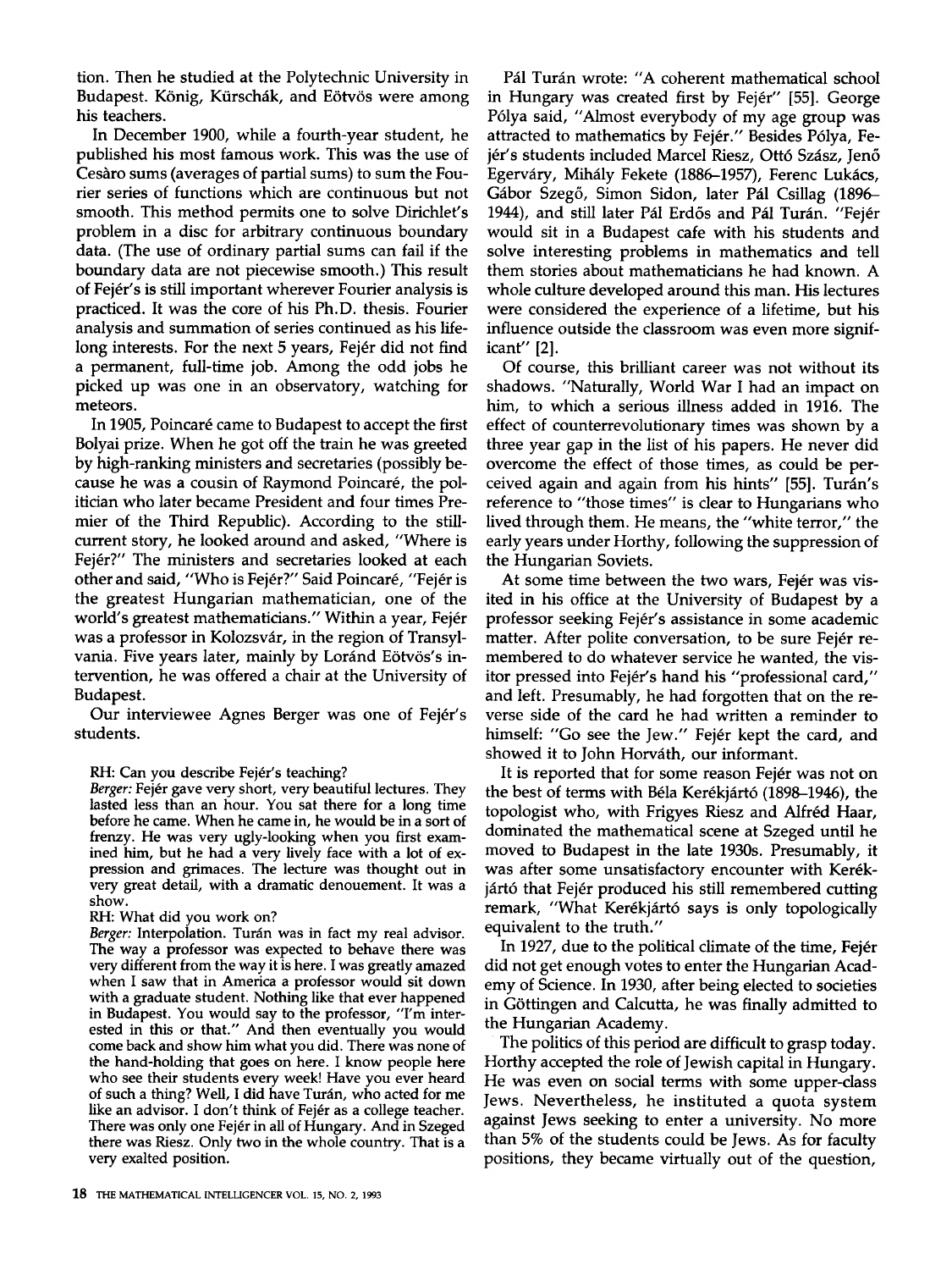even for someone like Erdős.

The twenties were a time when talented, ambitious Jewish young people in Budapest knew that if they were to achieve what they were capable of, they must leave. Von Neumann went to Berlin, and then to Princeton; Pólya to Zürich and then to Stanford; Szegő to Berlin, Königsberg, and then Stanford; von Kármán to Göttingen to Aachen and then to Cal Tech; Marcel Riesz to Lund; Mihaly Fekete to Jerusalem; and so on, through Teller, Eugene Wigner, Leo Szilárd, Arthur Erdélyi, Cornelius Lánczos, and Ottó Szász (1884-1952). Fejér and Riesz, older men with tenured positions, remained in Hungary.

Most of these emigrés left in the 1920s, before the Nazi onslaught. They had time to move in an orderly way, without disrupting their careers or their creativity.

In 1944, Fejér was pensioned off as an alien element to the nation. Late one December night, the residents in his house on Tátra Street were lined up by Arrow Cross "lads," to be marched to the bank of the Danube. They were saved by the phone call of a brave officer. Other Budapest Jews did meet death from a gunshot there by the river bank. After the liberation, Fejér was found in an emergency hospital on Tátra Street "under hardly describable circumstances." But with the end of the war he again received honors, both from Hungary and abroad.

Erdős reports that in his later years Fejér was no longer the bubbling, convivial wit of his youth. "He once told Turán, 'I feel I was burned out by thirty.' He still did very good things, but he felt that he didn't have any significant new ideas. When he was 60 he had a prostate operation, and after that he didn't do very much. He kept on an even keel for 15 or 16 years more, and then he became senile. It was very sad. He knew he was senile, and he would say things like, 'Since I became a complete idiot.  $\ldots$ .' He was happy when he didn't think about it. He continued to recognize my mother and me. In the hospital he was well cared for, till he died of a stroke in 1959."

#### **Frigyes Riesz**

The other major figure in Hungarian mathematics between the two wars was Frigyes Riesz. His younger brother Marcel was also a famous mathematician, but he lived most of his life away from Hungary.

The Riesz brothers were born in the town of Győr, where their father, Ignácz, was a physician. In 1911, Marcel received an invitation from Gosta Mittag-Leffier to give three lectures in Stockholm. He stayed on and became one of Sweden's most influential mathematicians, holding a chair at Lund from 1926 until 1952 and again from 1962 to 1969. Two of his most famous pupils were Lars Gårding and Lars Hörmander.

For most of his life, Frigyes was professor at Szeged,



Frigyes Riesz in 1925 (from Riesz's Collected Works, Aká**demiai Kiad6, Budapest, 1960).** 

a city about 100 miles from Budapest, near the southern border with Yugoslavia. Mainly because of his presence, the University of Szeged became a recognized center of mathematical research. He was known to post-war students of my generation for his great book, *Functional Analysis* [44], co-authored with his famous student and colleague, Béla Szőkefalvi-Nagy. The first part of their book is modern real analysis, and the second part is linear operators. Both parts are written with a truly intoxicating elegance. The basic principle is, "Much with little." Results both general and precise, using elementary, concrete tools-trigonometry, plane geometry, first-semester calculus--the true Hungarian style.

Ray (Edgar R.) Lorch spent the year 1934 in Szeged working with Riesz. We are indebted to him for an account [26] of how this book came to be.

Riesz was a dangerous man with whom to collaborate in writing a paper or a book. He was constantly having new ideas on how to proceed, and the latest brain-child was the favorite. This would lead to disconcerting results for the collaborator, who was perpetually out of step. An example was told me by Tibor Rad6, his ex-assistant. During the academic year, Riesz would lecture on measure theory and functional analysis. Rad6 would take copious notes. When summer arrived, Riesz would depart for a cooler spot (Gy6r). Rad6 would sweat it out for three months, writing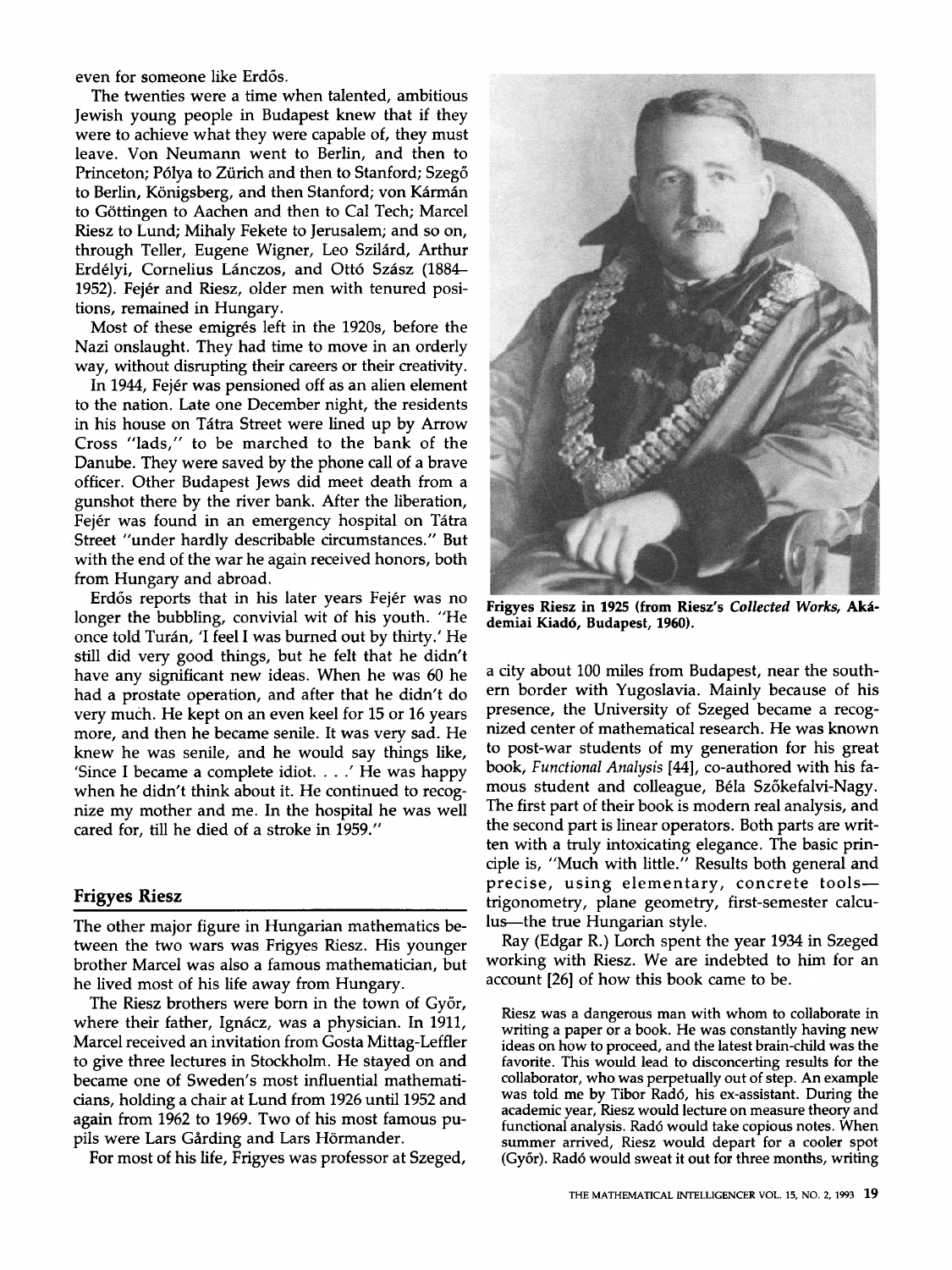up at Riesz's request all the material, to be in publishable form in the fall. At the end of September Riesz would put in his first day at the Institute, and Rad6 would come to the library to greet his superior, proudly carrying a stack of eight hundred pages, which he placed in Riesz' lap with great satisfaction. Riesz glanced at the bundle, recognized what it was, and raised his eyes with a mixture of kindness and thankfulness, and at the same time with a spark of merriment, as if he had pulled off a fast one. "Oh, very good, very good. Yes, this is very nice, really nice. But let me tell you. During the summer I had an idea. We will do it all another way. You will see as I give the course. You will like it." This took place many years in a row. The book was not written until Riesz, probably under the pressure of advancing age, wrote the book in collaboration with B61a Sz6kefalvi-Nagy some 18 years later. As we all know, the book, *Leçons d'Analyse Fonctionnelle*, was an international best-seller for decades.

Frigyes did his university studies at the Polytechnic in Zürich and at the University of Göttingen, and then earned his Ph.D. at Budapest. At Göttingen, he was influenced by Hilbert and Hermann Minkowski, and at Budapest by König and Kürschák. He did postdoctoral study in Paris and Göttingen and taught high school in Lõcse (now Leviče, in Slovakia) and in Budapest.

In 1911, he was appointed to the University of Kolozsvár, which was founded in 1872. It was an important center of scholarship, in some ways more progressive than the university at Budapest. In 1920, in accord with the Treaty of Trianon, Transylvania was ceded to Romania. The town of Kolozsvár was renamed Cluj. A new university was established in Hungary, at Szeged. The Hungarian-speaking students and faculty of Kolozsvár were invited to Szeged. Riesz first went to Budapest in 1918, and then in 1920 to Szeged, along with Alfréd Haar, who had also been a professor at Kolozsvár. Lipót Fejér had gone from Kolozsvár to Budapest in 1911.

In Szeged, Riesz and Haar created the Bolyai Institute, and in 1922 the journal, *Acta Scientiarum Mathematicarum,* which quickly attained international standing. His greatest research achievement was the theory of compact linear operators. One must also mention the Riesz representation theorem, the re-creation of the Lebesgue integral without use of measure theory, and the introduction of subharmonic functions as a basic tool in potential theory. He introduced the function spaces  $L^p$ ,  $H^p$ , and C and did the basic work on their linear functionals. He proved the ergodic theorem. He proved that monotone functions are differentiable almost everywhere. The Riesz-Fischer theorem is a central result about abstract Hilbert space. It is also an essential tool in proving the equivalence between Schrödinger's wave mechanics and Heisenberg's matrix mechanics.

We quote István Vincze [63].

As a lecturer Riesz was somewhat unpredictable. He was not always perfectly prepared for the lecture. When that happened he would ask his assistant, László Kalmár, for help. But Kalmár wasn't always available. [László Kalmár (1900-1976), like Riesz, was of Jewish ancestry and Calvinist persuasion. A universal mathematician, he was remembered by many as also a superb teacher. R.H.] Nevertheless, we found Riesz a first-class interpreter of science. In his lectures everything appeared naturally in historical perspective. That was highly instructive. When he was not well prepared, he often spent time on very interesting digressions. Once he gave a brilliant explanation of why scientific work is easy. "Everyone has ideas, both right ideas and wrong ideas," he said. "Scientific work consists merely of separating them."

Lipót Fejér was born only three weeks after Frigyes Riesz (on February 9, 1880; Riesz was born on January 22). There was constant teasing between them. For instance, Fejér would claim that he actually was older than Riesz, because Riesz was born a month prematurely.

Riesz loved a quiet, balanced life. He liked order. He was jovial, even a bit aristocratic. Much of his social life took place in a few fashionable rowing and fencing clubs, where empty-headed "notables" from the city and the military could also be found. He belonged to the most exclusive rowing club in Szeged, and would go there from early spring to late autumn. In the evening he would go to the fencing club and play bridge.

He backed László Kalmár very strongly, and hoped Kalmár would become an outstanding mathematician (which he did). But he expected Kalmár to remain a bachelor and devote all his life to science. (As Riesz did himself, and as also did Marcel Riesz, Alfréd Haar, Lipót Fejér, Dénes König, and Pál Erdős.) However, Kalmár did get married. This made Riesz lose his temper to some extent. For a while he was nervous and impatient to Kalmár. Then he calmed down. Kalmár's wife was also an able mathematician, and Riesz liked her, as all of us did. Riesz could see that Kalmár's scientific goals had not been hurt by marriage.

When reading a mathematics journal, he sometimes would heave a sigh: "At last he also understands **it."**  (Meaning, the author at last understands what Riesz and others discovered earlier.) Once Riesz said that a good mathematics book—while of course proving all the theorems--should be more than just a sequence of theorems and proofs. It should discuss the significance of the theorems, clarify them from different viewpoints, explain their connections to other parts of mathematics.

Fortunately, Riesz did not suffer any injury or imprisonment during the war. Some of his fellow faculty members petitioned to the government that he be exempted from the deportation of the Jews which took place starting in 1943. On advice of friends, he went to Budapest early in 1944. While deportation of the Jews was being enforced in the provinces, he was in Budapest. He returned to Szeged the following summer, and on October 11 Szeged was lucky enough to fall, almost without combat, into the hands of the Soviet Army. (Budapest was not to be so fortunate.) Soviet troops had crossed the Tisza River above and below Szeged and encircled it. So the Germans abandoned Szeged and blew up its bridges. Their Hungarian allies were stranded on the east side of the river.

**A** few years later, a decade-long desire of Riesz was fulfilled: to hold a chair at the University of Budapest. In Budapest Riesz lived a quiet, contented life. He was not completely satisfied with his new social standing, which was much different from what he had enjoyed between the two World Wars. But the changes did not disturb him too much. His new sport became swimming in Gellért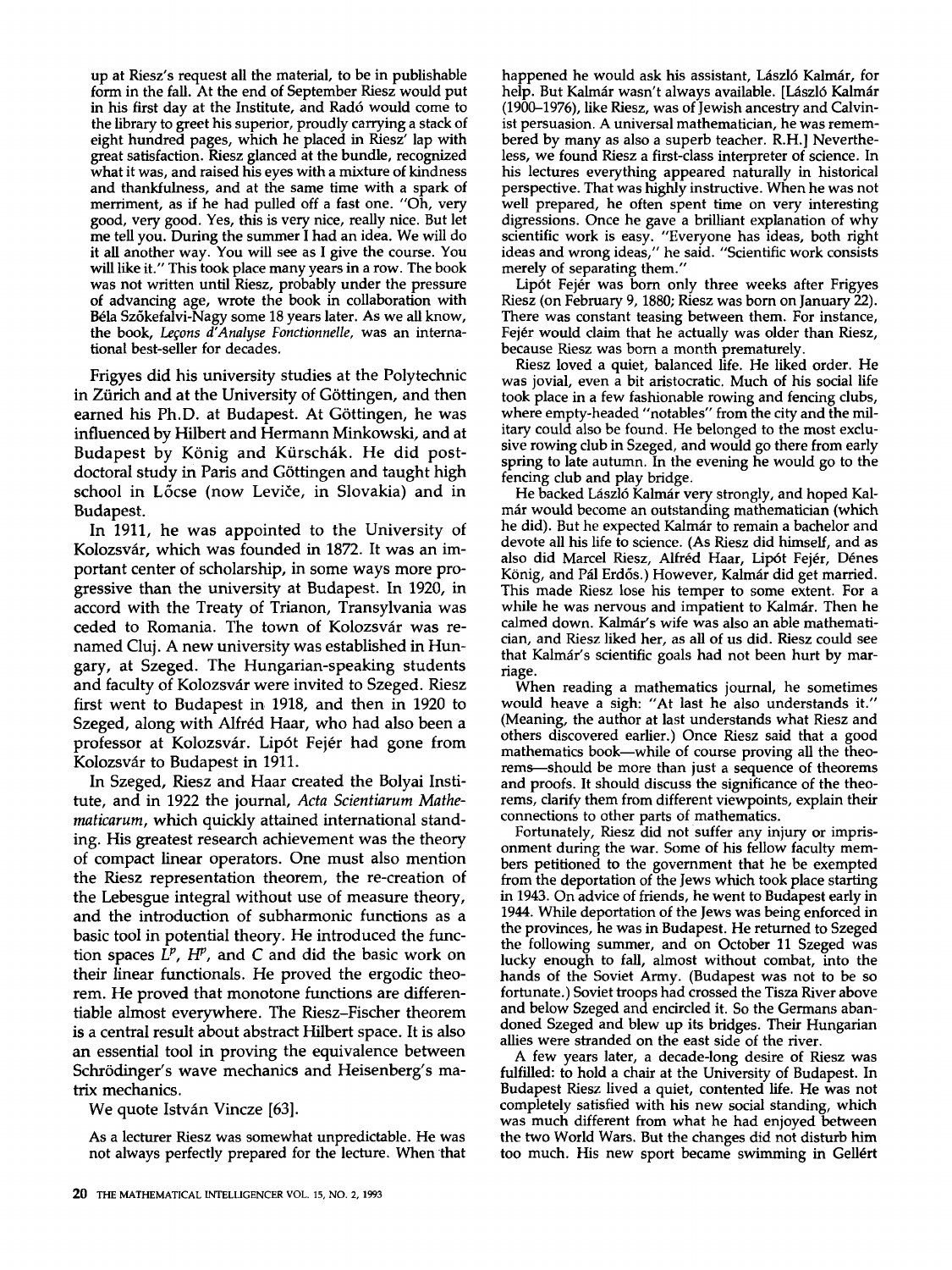Bath or in Palatinus Bath on Marguerite Island. He liked to read crime stories, and smoke cigars occasionally.

He did not have many personal students. Edgar R. Lorch, Béla Szőkefalvi-Nagy, Tibor Radó, and Alfréd Rényi (1921-1970) all became well known. He never refused anyone who came to him for help, but such a thing rarely happened. Nevertheless, he taught every mathematician in the world. Even today, all mathematicians learn from his elegant demonstrations and penetrating ideas.

In addition to Riesz, Haar, Sz6kefalvi-Nagy, and Kalmár, two other mathematicians whom we have already mentioned played important parts at Szeged: Kerékjártó and Radó. Kerékjártó was a topologist. Rad6 was an analyst, best known for his research on surface area. He was an early mathematical emigrant to the United States. He became a professor at Ohio State in 1931. In 1932, he published an article in the American Mathematical Monthly [37] on the Eötvös competition in Hungary.

An anecdote about the Riesz brothers is told by both Szőkefalvi-Nagy and John Horváth. (Horváth was a long-time friend and colleague of Marcel Riesz.) It seems that Marcel once submitted a paper to the Szeged *Acta,* where Frigyes was founder and editor. It Was certainly a good paper, but Frigyes wrote to his brother, "Marcel, you have written also better things."

To be fair, Marcel did publish in the Szeged *Acta.* In Volumes I and II, 1921-1923, he had four papers. As a new journal, *Acta* may have been actively seeking papers in those years. Since these papers of Marcel Riesz are on Fourier series, he probably had written them years before, while still in Hungary and perhaps under Fejér's influence.

Here is another story Horváth heard from Marcel Riesz. When Hilbert wrote his paper on the integralequation solution to Dirichlet's problem, he very much wanted Fredholm to read it. But Fredholm never read it. Then, when Frigyes Riesz wrote his papers, he very much wanted Hilbert to read them. But Hilbert never read them. And finally, when Marcel wrote his big paper on the hyperbolic Cauchy problem, all the time he was working on it he tried to write it so that his brother would understand it. But Frigyes never read it.

(Unfortunately, this story is all too typical in mathematics.)

I had always wondered why the Riesz-Sz6kefalvi-Nagy *Functional Analysis* was first published in French. To this question Professor Sz6kefalvi-Nagy was able to give a simple answer.

*Sz3kefalvi-Nagy:* We published in French because we had written it in French. First of all, both of us knew French. At least, for writing mathematics. Riesz wrote French very well. Both of us did know German too. But it was just after the war, and Germany was very much compromised by fascism. RH: Sure.

*Sz6kefalvi-Nagy:* Of course we had nothing against the great mathematicians in Germany.

RH: I understand.

*Sz6kefalvi-Nagy:* English? Well, the Cold War already began to.  $\mathbf{.}$ 

RH: I see.

*Sz6kefalvi-Nagy:* Russian? Neither of us knew Russian.

RH: So it had to be French. Anyhow, it was translated very quickly into English.

*Sz6kefalvi-Nagy:* It was translated into German, English, Russian, Japanese, even into Chinese.

RH: How did Riesz survive the war? How did he get through those years, '44, '45?

*Sz6kefalvi-Nagy:* It wasn't easy. He was very tolerant. He was greatly esteemed and respected by all kinds of people. During the last year of the war, Hungary was occupied by Hitler. On March 19, '44, from one day to the next, German troops were here in Szeged. After this came bombing by the Allies. Szeged was bombed by British bombers from the north and the south. And then the Jewish people lost a whole population.

Although Riesz was of Jewish origin, he was not arrested. But it was not safe for him to leave his apartment until October, when the Red Army surrounded Szeged. Of course, Riesz had a number of very good friends who were not Jewish. I visited him every second or third day. He kept himself ready for a journey, he had his rucksack packed.

RH: How did he get food?

*Sz6kefalvi-Nagy:* I told you, he had friends. One was a young lady, the daughter of a medical school professor. The janitor at the Institute came every other day to fix his bath.

RH: Was there any risk in bringing him food?

*Sz6kefalvi-Nagy:* That problem existed. Not physically, but mentally. It was very bad to know that your existence depended on some crazy people.

RH: Was he able to do mathematical work at home? *Sz6kefalvi-Nagy:* Yes, but lower in intensity. He listened as much as possible to radio broadcasts, and he received plenty of books and periodicals. He could survive, but under pressure of uncertainty. The period from the beginning of April, '44, till the following October was difficult. Then when the Red Army came in, the professors elected him rector of the university.

I was in Budapest during the siege. There it was much worse. My wife's mother and father lived in Budapest, and she was afraid of losing contact with them. Fortunately, we didn't lose anyone. But for several months we had to hide in a cellar with many other people, under conditions far from pleasant.

RH: How long did the siege go on?

Szőkefalvi-Nagy: From the middle of December, '44, until February 12th. Some fighting continued even after that.

RH: How did people keep from starving?

*Sz6kefalvi-Nagy:* That was a problem which everybody had to solve for himself. I thought ahead of time of storing some potatoes and lard. Even during the siege, if you got up just before midnight and went to a certain place early in the morning, before sunrise, and stood and waited till they opened, then perhaps you had some chance to get a kilogram or two of bread. That was possible almost until the last day. But then there was nothing. The shops were neither open nor shut: their entrances had been bombed out. Many people were starving. It was a war! But in a war there are fallen horses. No doctor had inspected them, but nevertheless, in the morning many people tried to take away a kilogram or so of horse meat. It was very difficult.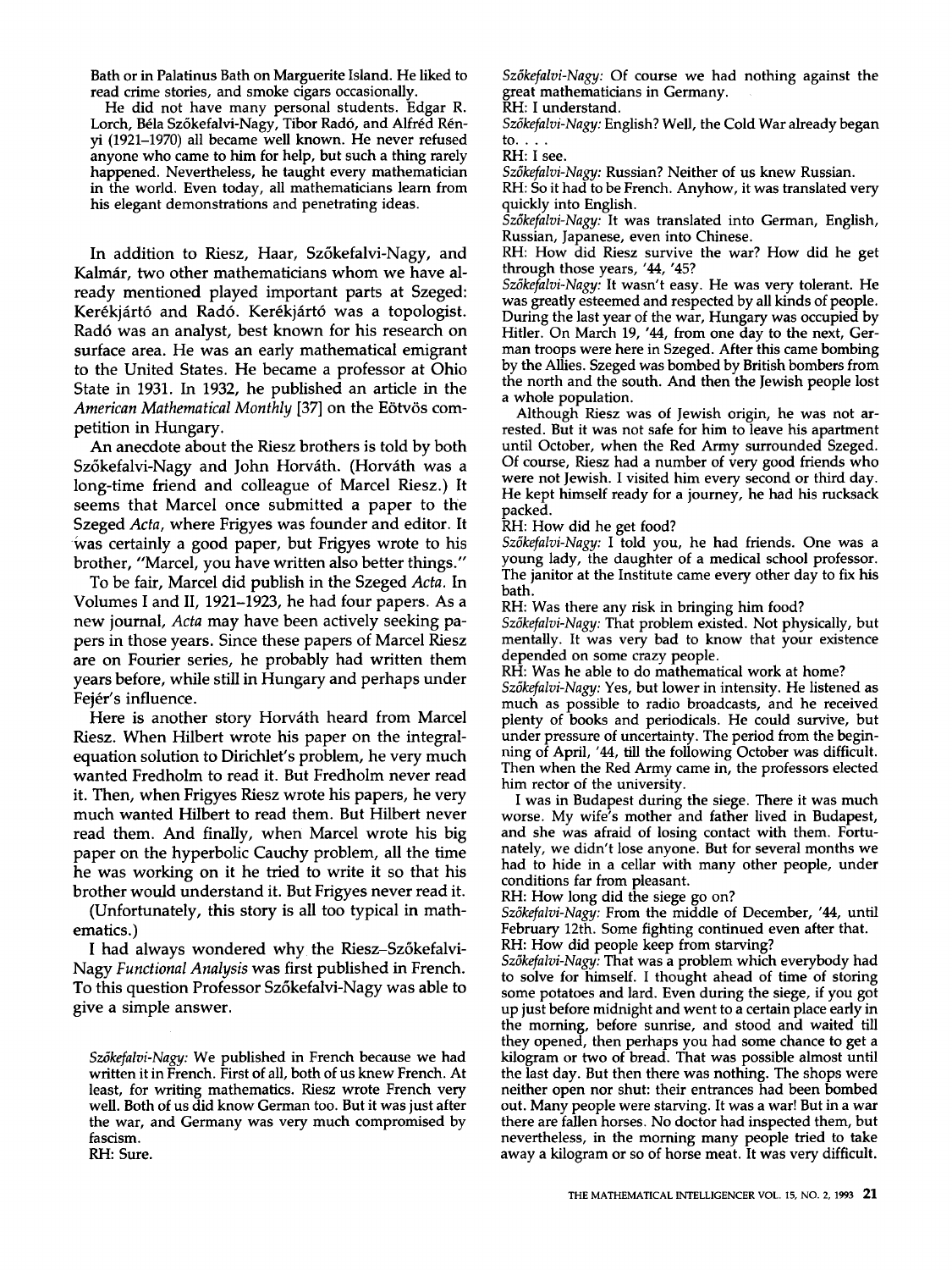In the middle of March I came back to Szeged by myself. Partly by train, partly by carriage, partly by horse car, partly just walking. I found Szeged taken over by Soviet troops. Peace banners were on the street and the market was open. And in Szeged I found Riesz. He didn't hate people. He had some sharp, critical words, but he never was too hard.

RH: Do you think that was partly why he later decided to go to Budapest, because he had bad feelings about some people in Szeged?

*Sz6kefalvi-Nagy:* No. I think it was because he had never married, and he was getting older. There was a third Riesz brother in Budapest, a lawyer, married. Frigyes lived with him. And he had students in Budapest. Horváth was one. So was János Aczél, do you know him? He's in Canada, at Waterloo University. And Ákos Császár, who is now the president of the János Bolyai Mathematical Society, and was president of the ICME Congress in Budapest.

Riesz died in a hospital early in 1956, possibly of blood-vessel problems which had troubled him for some time.

It is strange that Hungary's greatest mathematician waited for years for an invitation from his country's leading university. Under Horthy, and much more under Hitler, it was not acceptable to have more than one Jew in an academic department at the Péter Pázmány University (as the Loránd Eötvös University of Budapest was called before 1952). Fejér had been there since 1911. After the war, such rules no longer applied.

# **Erdős and Turán**

The two major streams of Hungarian mathematical research which Fejér and Riesz inspired were joined in the 1930s by a third—"discrete" mathematics, including combinatorics, graph theory, combinatorial set theory, number theory, and universal algebra.

This development began with Dénes König, son of Gyula König. Erdős and Turán attended his seminar. K6nig wrote the first book about graph theory, *Theory of Finite and Infinite Graphs,* published in 1936, and until 1958 the only text on the subject. It has recently been reprinted in German and translated into English. According to *Mathematical Reviews,* "It can truly be called a classic of graph theory.., a sound introduction to many branches of the subject, and a valuable source book."

In the late twenties and early thirties, a small group of friends met to do mathematics, informally and privately, even after they had left the university. They were interested in combinatorics, graph theory, and other kinds of discrete mathematics.

Often they met in Budapest's Liget Park, near a certain statue depicting "King Béla's Anonymous Historian." So they called themselves "the Anonymous Group." None of the group had jobs; there were no jobs in the early 1930s. Like other unemployed Budapest mathematicians, they put some bread on the table by tutoring gymnasium students. (To mention three others, not part of the Anonymous Group----Rózsa Péter tutored Peter Lax, and Mihály Fekete and Gábor Szegő tutored János Neumann--known later in the United States as John yon Neumann.)

The leader of the Anonymous Group, by virtue of his originality, productivity, and total devotion to mathematics, was Pál Erdős. Erdős won his first fame by an elegant new proof of Chebychev's theorem: "Between any number and its double lies at least one prime." He shared with Atle Selberg the glory of finding the first elementary proof of the prime number theorem. He has led in creating the field of mathematics known as "extremal combinatorics" or "extremal graph theory": "Given some function of a finite set system on  $n$  elements, what is the largest value the function can take?" Usually one finds the answer, if at all, only asymptotically for large  $n$ . Erdős left Hungary for England in 1934. He says that by that year it was obvious that Hungary was unsafe.

Other members of the Group were Márta Wachsberger, Géza Grunwald (1910–1943), Anna Grünwald, András Vázsonyi, Annie Beke, Dénes Lázár, Esther (Eppie) Klein, Tibor Gallai, György Szekeres, László Alpár, and Pál Turán. Esther Klein is credited [10] with first bringing to the group (and solving) a problem on finite sets, of the type considered earlier (as they later learned) by Frank Ramsey in England. "Ramsey theory" became one of the recurrent themes in the work of Erdős, Turán, Szekeres, and others. Szekeres and Klein married and escaped by way of Shanghai to Australia. There they have helped inspire Hungarian-type problem competitions. Gallai became famous both as a researcher and as a teacher. Like Erdős, he was one of our interviewees. Alpár became a communist, and was imprisoned in France until the end of World War II. Then he returned to Hungary, to be imprisoned again by the Stalinist Hungarian regime. When released from jail for the second time, he for the first time took up mathematics full time. Turán served in a Fascist labor camp during World War II. Before and after that, he had a brilliant research career. At the time of his death in 1976 he had become a major figure in international mathematics.

By the inspiration of leaders such as Erdős, and by its mutually stimulating relationship with computer science, discrete mathematics has become a recognized part of contemporary mathematics. Discrete mathematics is now the largest mathematics research specialty in Hungary. Hungary is preeminent in this field; it exports combinatorialists to leading mathematics departments in the United States.

# **Finale**

In this sample of Hungarian mathematics we have had to neglect some important figures. Jen6 Hunyadi (1838-1889) and Man6 Beke (1862-1946) were pioneers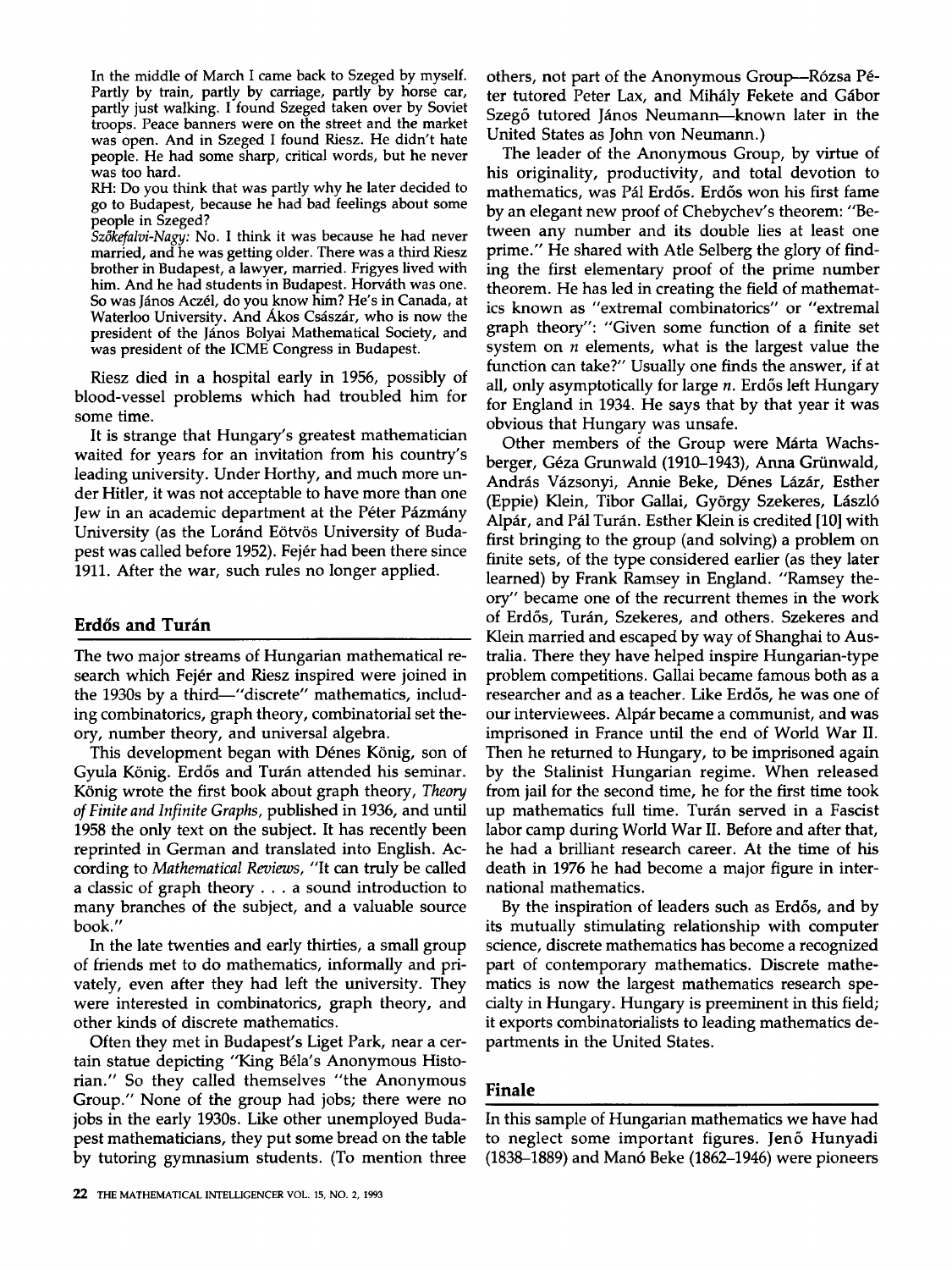who should be remembered. György Hajós (1912-1970) won fame by proving Minkowski's conjecture on the lattice-packing of unit cubes.

Lajos Schlesinger (1864-1933) became a professor at Leipzig, the first Hungarian mathematician to hold a chair at a German university. He wrote two important books on ordinary differential equations [70, 71]. Mathematicians working today on isomonodromy deformations use "Schlesinger transformations." Peter Lax writes, "Some of Schlesinger's results have become of interest recently because of renewed interest in Painlevé equations in connection with complete integrabillty. His books are in the spirit of Lazarus Fuchs, whose student Schlesinger must have been and whose son-in-law he was."

[For a detailed history of pre-twentieth-century mathematics in Hungary see [74].]

We cannot attempt a survey of Hungarian mathematicians since World War II, but there are some we must mention. László Fejes-Tóth (b. 1915) is famous for studying packings, coverings, and tessellations in two and three dimensions. He has created a mini-school on these topics.

Rózsa Péter (1905-1977), mentioned earlier as Peter Lax's tutor, was a very special figure. Morris and Harkleroad [32] call her "Recursive Function Theory's founding mother." She was the first to propose (at the International Congress in Ziirich in 1932) that recursive functions warrant study for their own sake. She published important papers about them, and the first book on the subject [35]. Her little book *Playing with Infinity*  [36] is a beautiful presentation of modern mathematics for the general reader. She was a poet, and a close friend of László Kalmár, whom we mentioned above as Frigyes Riesz's lecture assistant. A brief biography of her is in [32].

László Rédei (1900–1980) was an influential algebraist who worked on algebraic number theory and on Pell's equation. One of his favorite types of problem was to find the algebraic structures (groups, semigroups, rings) all of whose proper substructures possess some particular interesting property. Rédei earned his Ph.D. at Budapest in 1922, and taught high school in Miskolc, Mez6tur, and Budapest until 1940. While still a gymnasium teacher, he was recognized as part of Hungary's mathematics research community. In 1940, he became department head at Szeged, first in geometry, later in algebra and number theory. From 1967 to 1971 he headed the Department of Algebra at the Mathematical Institute of the Hungarian Academy of Sciences. He published nearly 150 research papers and 5 books, including *Lacunary Polynomials over Finite Fields* and *The Theory of Finitely Generated Commutative Semigroups.* 

"The main feature of the whole career of László Rédei is hard, stout work; in this he can give an example to every mathematician. Maybe this explains why he was able to go on working even beyond 75. Several times he attacked seemingly hopeless problems, running the risk of complete failure. His efforts were often crowned with success only years later. He had several problems on which he worked continuously for about ten years. He often considered problems in a highly original way, contrary to the expectations of all the other mathematicians ... He always felt his pupils were his collaborators, and he never refused to learn from them" [68].

Finally, it will be our pleasure to describe a memorable giant whose name is not well enough known among American mathematicians---Alfréd Rényi.

# **Alfr4d R4nyi**

Rényi was born in Budapest, the son of an engineer "of wide learning," and the grandson, on his mother's side, of Bernát Alexander, a "most influential" professor of philosophy and aesthetics at Budapest. His uncle was Franz Alexander, the famous psychoanalyst. He attended a humanistic (rather than scientific) gymnasium and maintained a lifelong interest in classical Greece. In 1944, he was brutally dragged to a Fascist labor camp, but he managed to escape when his company was transported to the West. For half a year he hid with false papers [39]. At that time Rényi's parents were captives in the Budapest ghetto. Rényi "got hold of a soldier's uniform, walked into the ghetto, and marched his parents out... It requires familiarity with the circumstances to appreciate the skill and courage needed to perform these feats" [60].

After the Liberation, he received his Ph.D. at Szeged with Frigyes Riesz. He did postgraduate work in Moscow and Leningrad, where he worked with Yu. V. Linnik on the Goldbach conjecture. There he discovered a method which, according to Turán, is "at present one of the strongest methods of analytical number theory."

# *If I feel unhappy, I do mathematics to become happy. If I am happy, I do mathematics to keep happy.*

From 1950 on, he was director of the Mathematical Institute of the Hungarian Academy of Science. In 1952, he founded the chair of probability theory at Loránd Eötvös University in Budapest. Under his leadership, the Mathematics Institute became an international center of research and the heart of Hungarian mathematical life. He had the rare ability to be equally at home in pure and applied mathematics. He was a leading researcher in probability theory. He was also one of the important number theorists of our time, and he contributed to combinatorial analysis, graph theory, integral geometry, and Fourier analysis. He produced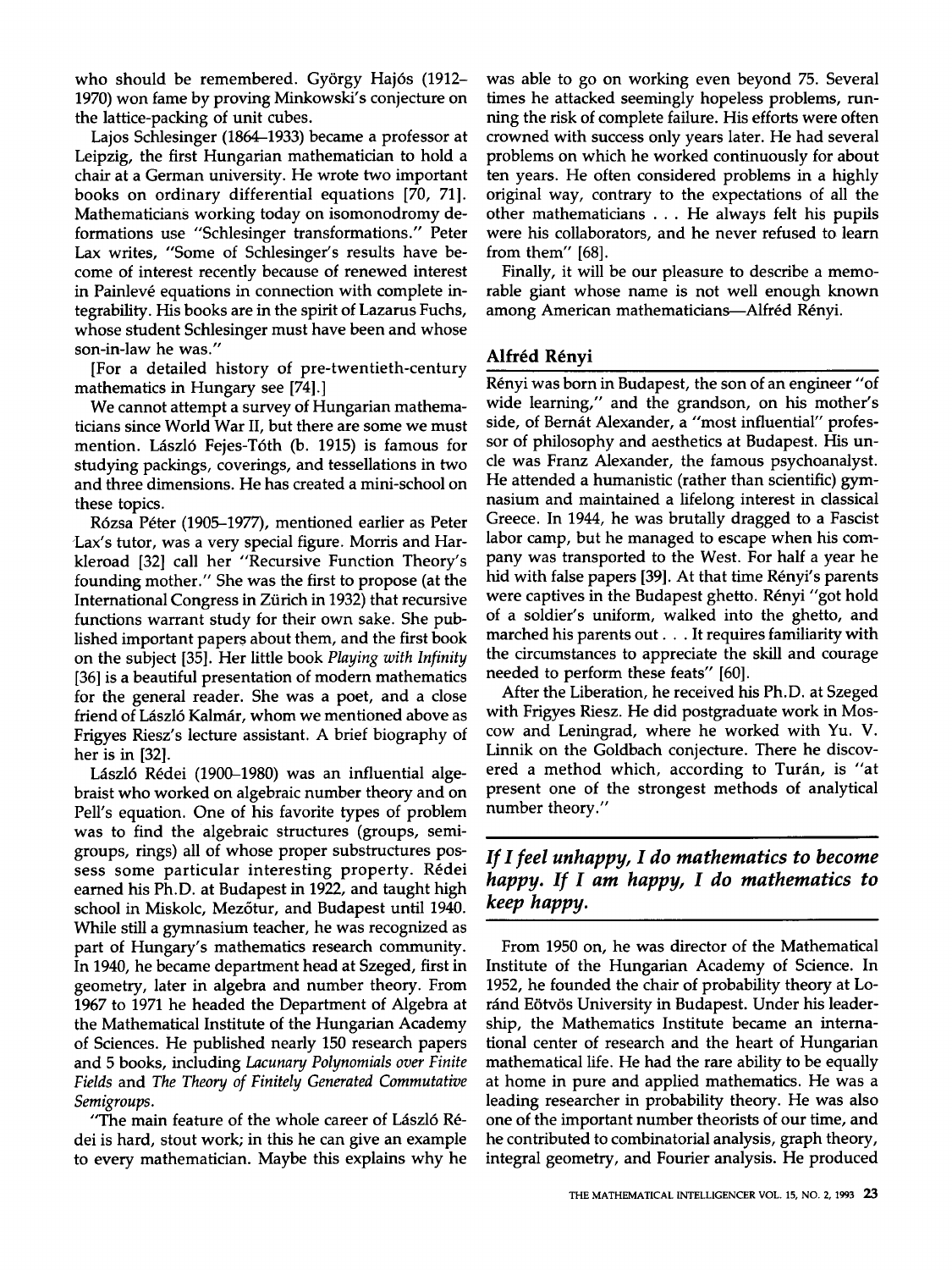more than 350 publications, including several books. "Once when a gifted young mathematician told him that his working ability strongly depended on external circumstances, R6nyi answered: 'If I feel unhappy, I do math to become happy. If I am happy, I do math to keep happy' " [57].

Three of his books are accessible to everybody, including, of course, all mathematicians, regardless of their field or their level. The *Dialogues on Mathematics*  [39] is a remarkable work of philosophy and literature. It contains three dialogues--with Socrates, Archimedes, and Galileo. They deal in profound and original ways with fundamental issues in the philosophy of mathematics, yet their light touch and dramatic flair make them readable by anyone. "For Zeus's sake," asks Rényi's Socrates, "is it not mysterious that one can know more about things which do not exist than about things which do exist?" Socrates not only asks this penetrating question, he answers it.

The *Letters on Probability* [40] contain four warm personal letters from Blaise Pascal to Pierre Fermat, communicating Pascal's enthusiastic opinions and ideas about the origins and foundations of probability theory. The letters are composed in complex sentences, in the literary style of Pascal and Fermat's day, and display easy familiarity with their lives and work. Nevertheless, as Rényi makes clear in a "Letter to the Reader," the actual author is R6nyi, not Pascal. This *jeu d'esprit* must be unique in the writings of modern mathematicians. The fourth letter especially will repay any reader interested in the foundations of probability. Here Pascal, who (like Rényi) holds the frequentist interpretation of probability, reports in novelistic detail a dispute in the salon of Madame d'Aiguillon with his foppish friend "Damien Miton," an upholder of the subjectivist view.

The *Diary on Information Theory* [41], like the two earlier books, is also written "behind a mask." The diary is kept by one "Bonifac Donat," and contains Bonifac's "lecture notes" on five of "Professor Rényi's" lectures, plus Bonifac's preparation for a talk of his own. The last diary entry says, "The professor doesn't look too well. I hope it's nothing serious." In fact, the professor was not well enough to finish that last chapter. It had to be completed by one of Rényi's old pupils, Gyula Katona. Rényi died on 1 February 1970, at the age of only 49.

In view of their hardships, it is amazing how Hungarian mathematicians have been able to persist and create, in poverty and unemployment, in labor camps or under siege. We close with an unforgettable quote from Pál Turán:

It sounds incredible, but it is true. The story goes back to 1940, when I received a letter from my friend George Szekeres in Shanghai. He described an unsuccessful attempt to prove a famous Burnside conjecture (which was disproved later). The failure of his attempt could have been obtained from a special case of Ramsey's theorem, but Ramsey's paper, beyond its mere existence, was then unknown in Hungary.

At that time, most of my income came from private tutoring, and I had to teach my pupils at their homes. While traveling between two pupils, I pondered the contents of the letter. My train of thought soon led me to finite forms, and then to the following extremal problem: What is the maximum number of edges in a graph with  $n$  vertices, not containing a complete subgraph with k vertices? Though I found the problem definitely interesting, I postponed it, being then mainly interested in problems in analytical number theory.

In September 1940 I was called for the first time to serve in a labor camp. We were taken to Transylvania to work on building railways. Our main work was carrying railroad ties. It was not very difficult work, but any spectator would have recognized that most of us did it rather awkwardly. I was no exception. Once one of my more expert comrades said so explicitly, even mentioning my name. An officer was standing nearby, watching us work. When he heard my name, he asked the comrade whether I was a mathematician. It turned out that the officer, Joseph Winkler, was an engineer. In his youth he had placed in a mathematical competition; in civilian life he was a proofreader at the print shop where the periodical of the Third Class of the Academy (Mathematical and Natural Sciences) was printed. There he had seen some of my manuscripts.

All he could do for me was to assign me to a wood-yard where big logs for railroad building were stored and sorted by thickness. My task was to show incoming groups where to find logs of a desired size. This was not so bad. I was walking outside all day long, in the nice scenery and the unpolluted air. The problems I had worked on in August came back to my mind, but I could not use paper to check my ideas. Then the formal extremal problem occurred to me, and I immediately felt that this was the problem appropriate to my circumstances.

I cannot properly describe my feelings during the next few days. The pleasure of dealing with a quite unusual type of problem, the beauty of it, the gradual approach of the solution, and finally the complete solution made these days really ecstatic. The feeling of some intellectual freedom and of being, to a certain extent, spiritually free of oppression only added to this ecstasy.

This beautiful memory appeared in Turán's "Note of Welcome" in the first issue of the *Journal of Graph The*ory [58]. When writing it, he was already battling his last illness. He died on 26 September 1976. The *Journal's* first issue appeared in 1977.

*Acknowledgments:* Essential financial support was given by the Soros Foundation. John Horváth granted an interview, and painstakingly corrected errors in earlier drafts. Peter Ungar shared his reminiscences of Hungarian mathematics. István Vincze spent hours on being interviewed, and let us use his memoirs. Béla Sz6kefalvi-Nagy, Peter Lax, Agnes Berger, Lajos P6sa, Tibor Gallai, and Pál Erdős all kindly consented to be interviewed. László Székely gave invaluable help as a translator and advisor. László Fuchs gave important information about László Rédei. György Csepeli checked for historical errors. György Szépe corrected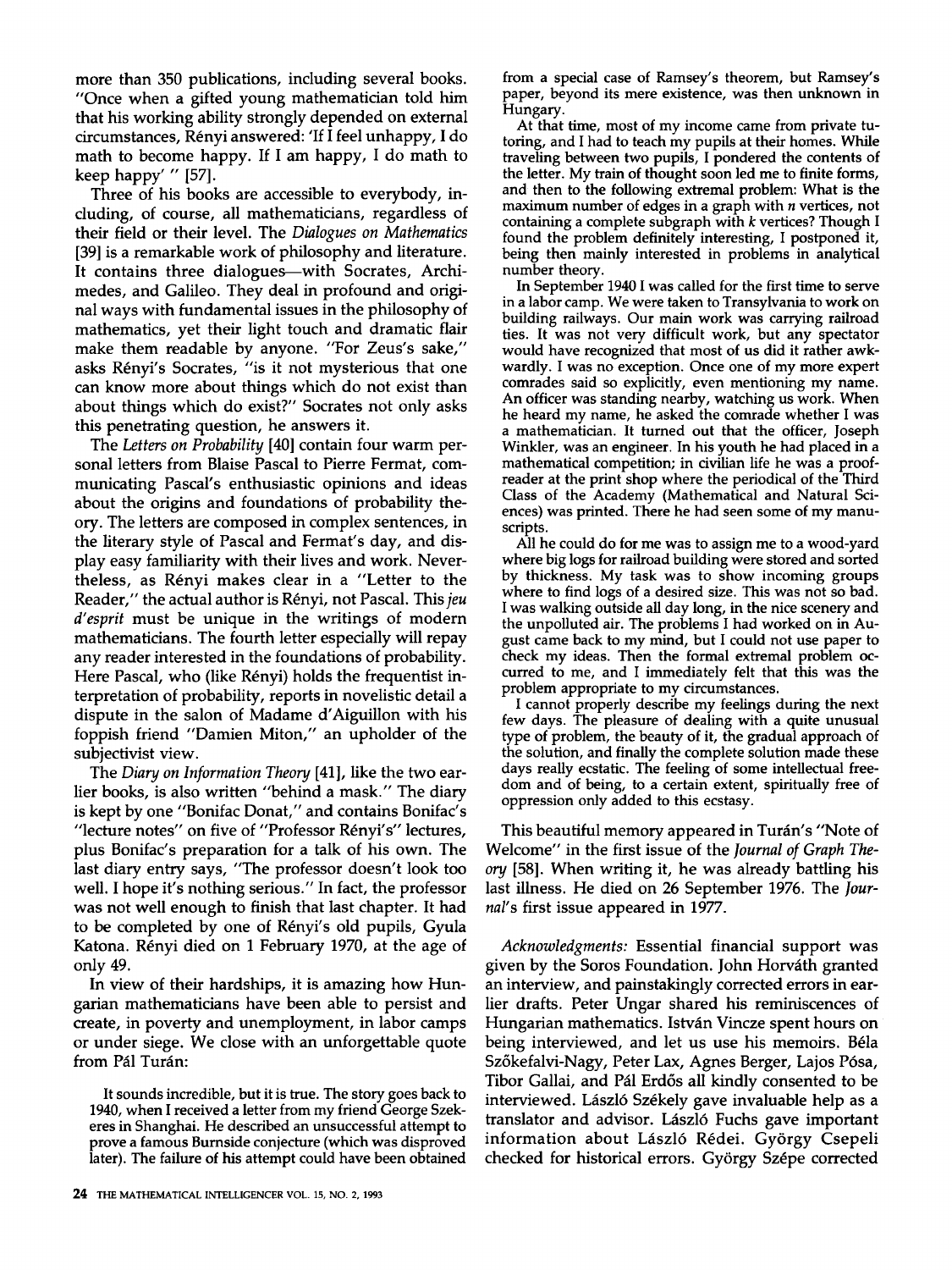errors of spelling and accents. Barna Szénássy of Debrecen sent helpful information and advice about the history of Hungarian mathematics. Chandler Davis helped arrange our interview with Béla Szőkefalvi-Nagy. Erzsébet Beöthy very kindly helped us with the Hungarian umlaut (short and long). We heartily thank them all.

We especially thank Vera Sós, lifelong friend, and member of the Mathematics Institute of the Hungarian Academy of Science. Without her help this study would have been impossible. She arranged most of our interviews in Hungary, and let us use historical and biographical articles by Pál Turán.

#### **References**

- 1. D. J. Albers and G. L. Alexanderson, *Mathematical Peo*ple, Birkhauser, Boston (1985). Interview with P. Erdős, 81-91; interview with P. Halmos, 120-132; interview with G. P61ya, 246-253.
- 2. G. L. Alexanderson, et al., Obituary of George P61ya. *Bull. London Math, Soc.* 19 (1987), 559-608.
- 3. L. Alpár, *Egy ember, aki a számok világában él. Beszélgetés* Erdős Pál akadémikussal, Magyar Tudomány 3 (1988), 213-221.
- 4. J. Bolyai, *Appendix: The theory of space,* Introduction by F. Kárteszi; supplement by B. Szénássy, Akadémiai Kiadó, Budapest (1987).
- 5. M. Csikszentmihályi and R. E. Robinson, Culture, time, and the development of talent in *Conceptions of Giftedness*  (R. J. Sternberg and J. E. Davidson, eds., Cambridge University Press, Cambridge (1986).
- 6. P. Erd6s, *The Art of Counting. Selected writings.* MIT Press, Cambridge (1973).
- 7. L. Fermi, *Illustrious Immigrants.* The University of Chicago Press, Chicago (1968).
- 8. L. Gårding, Marcel Riesz in Memoriam, Acta Mathematica, 124 (1970). See also: M. Riesz, *Collected Papers,* Springer-Verlag, New York (1988), 1-9.
- 9. M. Gluck, *George Lukdcs and his generation 1900-1918.* Harvard University Press, Cambridge (1985).
- 10. R. L. Graham and J. H. Spencer, Ramsey theory, *Scientific American* (July 1990), 112-117.
- 11. I. Grattan-Guinness, *Biography of F. Riesz,* Dictionary of Scientific Biography, Charles Scribner's Sons, New York (1975), 458-460.
- 12. G. Halász, Letter to Professor Paul Turán (1978).
- 13. P. Halmos, *Riesz Frigyes munkdssdga,* Matematikai Lapok, 29 (1981), 13-20.
- 14. A. Handler, *The Holocaust in Hungary.* University of Alabama Press, University, Ala. (1982).
- 15. S. J. Heims, *John von Neumann and Norbert Wiener.* MIT Press, Cambridge (1980).
- 16. P. Hoffman, *The Man Who Loves Only Numbers.* Atlantic Monthly, November (1987).
- 17. J. Horv~th, *Riesz Marcel matematikai munkdssdga.* Matematikai Lapok, 26 (1975), 11-37; 28 (1980), 65-100. French translation: Cahiers du Séminaire d'Histoire des Math. 3 (1982), 83-121; 4 (1988), 1-59.
- 18. A. E. Ingham, *Review* of P. Erdős, On a new method in elementary number theory which leads to an elementary proof of the prime number theorem. *Mathematical Reviews,* 595-596.
- 19. A. C. János, *The Politics of Backwardness in Hungary*. Princeton University Press, Princeton (1982).
- 20. M. Kac, *Enigmas* of Chance. Harper and Row, New York 1985.
- 21. J. P. Kahane, Fejér életművének jelentősége. Matematikai Lapok 29 (1981), 21–31. In French: Cahiers du Séminaire d'Histoire des Math. 2 (1981), 67-84.
- 22. J. P. Kahane, La *Grande Figure de Georges Pdlya.* Proceedings of the Sixth International Congress on Mathematical Education. János Bolyai Mathematical Society, Budapest (1986).
- 23. L. Kalmár, *Mathematics teaching experiments in Hungary*. Problems in the Philosophy of Mathematics, ed. by I. Lakatos, North-Holland Publishing Company, Amsterdam (1967), 233-237.
- 24. S. Klein, *The Effects of Modern Mathematics*. Akadémiai Kiad6, Budapest (1987).
- 25. Középiskolai Matematikai Lapok (1984), Nos. 8, 9, 10.
- 26. E. R. Lorch, Szeged in 1934, *Amer. Math. Monthly* (to appear).
- 27. L. Márton, *Biography of L. Eötvös*, Dictionary of Scientific Biography, Charles Scribner's Sons, New York (1975), 377-380.
- 28. S. Márton, *Matematika-történeti ABC*. Tankönyvkiadó, Budapest (1987).
- 29. W. O. McCagg, *Jewish Nobles and Geniuses in Modern Hungary,* East European Quarterly, Boulder (1972).
- 30. M. Mikolás, *Biography of L. Fejér*, Dictionary of Scientific Biography, Charles Scribner's Sons, New York (1975), 561-562.
- 31. M. Mikolás, *Some historical aspects of the development of mathematical analysis in Hungary,* Historia Math. 2 (1975), 304-308.
- 32. E. Morris and L. Harkleroad, *Rózsa Péter: Recursive Function Theory's Founding Mother,* The Mathematical Intelligencer 12, 1 (1990), 59-61.
- 33. I. Palásti, *A fiatal kutatók helyzete a Matematikai Kutató Intézetben, Magyar Tudomány 5 (1973), 299-312.*
- 34. E. Pamlényi, *A History of Hungary.* Corvina Press, Budapest (1973).
- 35. R. Péter, *Rekursive Funktionen.* Akadémiai Kiadó, Budapest (1951).
- 36. R. Péter, *Playing With Infinity*. Dover, New York (1976).
- 37. T. Rad6, On mathematical life in Hungary, *Amer. Math. Monthly* 37 (1932), 85-90.
- 38. E. Rapaport, *Hungarian Problem Book I and II.* Random House, New York (1963).
- 39. A. Rényi, *Dialogues on Mathematics*. Holden Day, San Francisco (1967).
- 40. A. Rényi, *Letters on Probability*. Wayne State University Press, Detroit (1972).
- 41. A. Rényi, *A Diary on Information Theory*. Akadémiai Kiad6, Budapest (1984).
- 42. C. Reid, *Hilbert.* Springer-Verlag, New York (1970).
- 43. C. Reid, *Courant in G6ttingen and New York.* Springer-Verlag, New York (1976).
- 44. F. Riesz and B. Sz6kefalvi-Nagy, *Functional Analysis.* Ungar, New York (1955).
- 45. F. Riesz, *Oeuvres complètes*. Académie des Sciences de Hongrie (1960).
- 46. F. Riesz, *Obituary,* Acta Scientiarum Mathematicarum Szeged 7 (1956).
- 47. P. C. Rosenbloom, *Studying under P61ya and Szeg6 at Stanford*, The Mathematical Intelligencer 5, 3 (1983).
- 48. G. Szegő, Collected Papers. Birkhäuser, Boston (1981).
- 49. B. Szénássy, A magyarországi matematika története. Akadémiai Kiadó, Budapest (1970).
- 50. B. Szőkefalvi-Nagy, Riesz Frigyes tudományos munkássá*gdnak ismertet~se,* Matematikai Lapok 5 (1953), 170-182.
- 51. B. Szőkefalvi-Nagy, *Riesz Frigyes élete és személyisége*, Matematikai Lapok 29 (1981), 1-5.